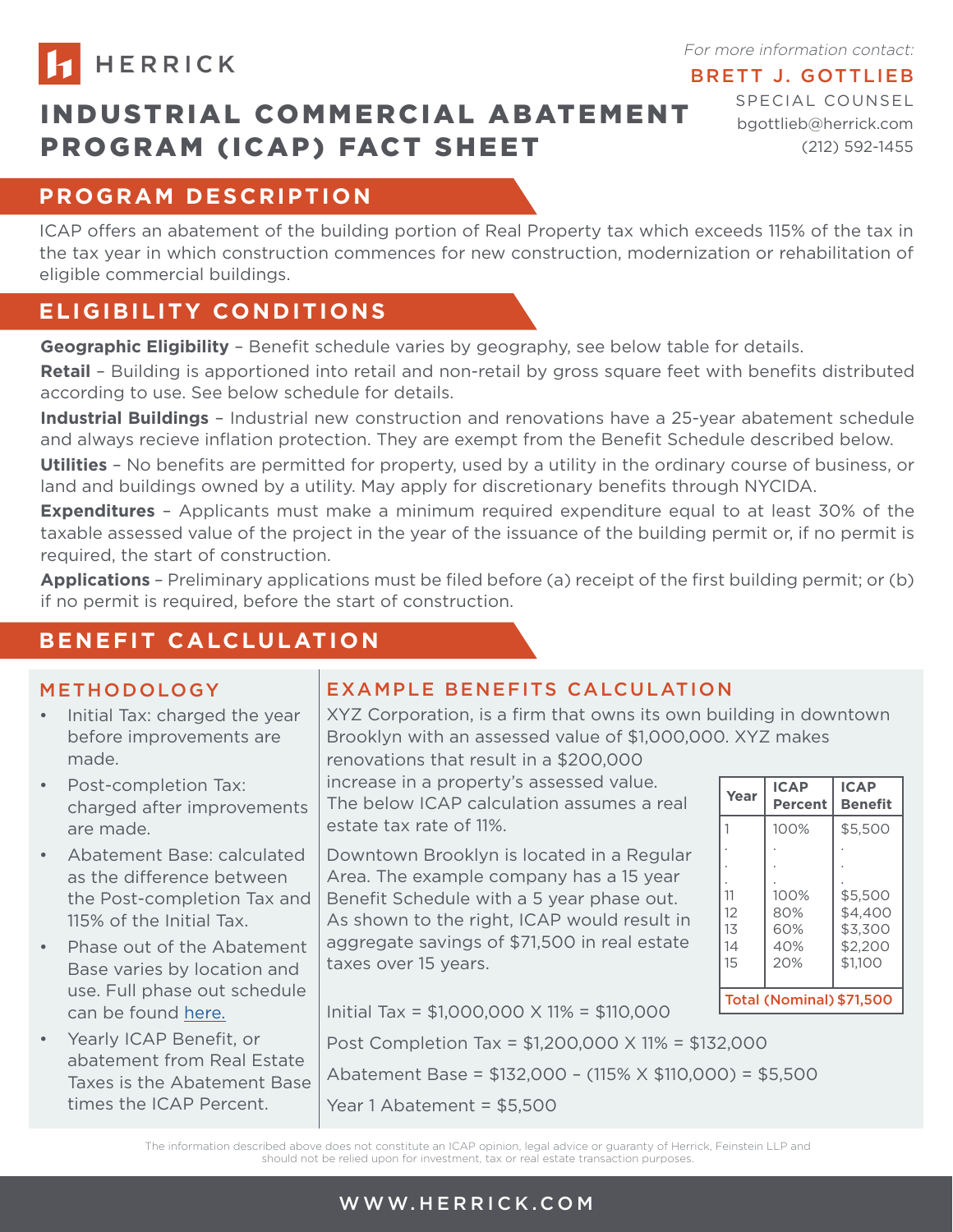For more information contact:

#### BRETT J. GOTTLIEB

SPECIAL COUNSEL bgottlieb@herrick.com (212) 592-1455

| <b>11</b> HERRICK |  |  |  |  |  |
|-------------------|--|--|--|--|--|
|                   |  |  |  |  |  |

### **BENEFIT SCHEDULE**

| LOCATION                                                                                         | USE                                                      | <b>ABATEMENT</b><br><b>SCHEDULES</b>                                                                                   | <b>INFLATION</b><br><b>PROTECTION</b> |  |
|--------------------------------------------------------------------------------------------------|----------------------------------------------------------|------------------------------------------------------------------------------------------------------------------------|---------------------------------------|--|
| Manhattan South of 59th St.<br>/North of Murray Street<br>(Excluding Garment Center)             | Less than 5% Retail                                      | 10-year benefit schedule for<br>renovations                                                                            | <b>No</b>                             |  |
| Manhattan - Garment Center                                                                       | Less than 5% Retail                                      | 12-year benefit schedule for<br>renovations                                                                            | <b>No</b>                             |  |
| Manhattan - South of<br>Murray St.                                                               | Less than 5% Retail                                      | 12-year benefit schedule for<br>renovations<br>8-year benefit schedule<br>for new construction of<br>"Smart" Buildings | No.                                   |  |
| Special Area - High Needs<br>Neighborhoods                                                       | Commercial space and up<br>to 10% of building for Retail | 25-year benefit schedule                                                                                               | Yes                                   |  |
|                                                                                                  | Remaining Retail portion of<br>building above 10%        | 15-year benefit schedule                                                                                               |                                       |  |
| Regular Areas - All areas not<br>included above, excluding<br>Manhattan between 59th and<br>96th | No retail restriction                                    | 15-year benefit schedule<br>for renovations or new<br>construction.                                                    | <b>No</b>                             |  |

### **CONSTRUCTION COMPLIANCE REQUIREMENTS**

| CONTRACT<br>VALUE  | <b>SEARCH FOR FIRMS</b><br>IN THE ONLINE<br>DIRECTORY OF<br><b>CERTIFIED FIRMS</b> | SOLICIT BIDS FROM AT<br><b>LEAST 3 CERIFIED</b><br>M/WBE FIRMS FOR<br><b>EACH SUBCONTRACTING</b><br>PROJECT | SUBMIT A COPY<br>OF THE ICAP<br>M/WBE<br><b>COMPLIANCE</b><br>REPORT TO DLS | <b>SUBMIT EMPLOYMENT</b><br>REPORT TO DLS<br><b>15 DAYS BEFORE</b><br><b>COMMENCEMENT OF</b><br><b>WORK</b> | SUBMIT ICAP<br>M/WBE COMPLIANCE<br><b>REPORT &amp; NYC SMALL</b><br><b>BUSINESS SERVICES</b><br>CERIFICATE OF<br>APPROVAL TO NYC<br>DEPT. OF FINANCE |
|--------------------|------------------------------------------------------------------------------------|-------------------------------------------------------------------------------------------------------------|-----------------------------------------------------------------------------|-------------------------------------------------------------------------------------------------------------|------------------------------------------------------------------------------------------------------------------------------------------------------|
| $<$ \$750,000      |                                                                                    |                                                                                                             |                                                                             |                                                                                                             |                                                                                                                                                      |
| \$750,000 - \$1.5M |                                                                                    |                                                                                                             |                                                                             |                                                                                                             |                                                                                                                                                      |
| $$1.5M - $2.5M$    |                                                                                    |                                                                                                             |                                                                             |                                                                                                             |                                                                                                                                                      |
| $>$ \$2.5 MILLION  |                                                                                    |                                                                                                             |                                                                             |                                                                                                             |                                                                                                                                                      |

#### **EXCLUSIONS**

- Benefits are not eligible north of 59th St. and south of 96th St. in Manhattan.
- Existing Manhattan buildings south of 59th St. and North of Murray St. are only eligible for renovations.
- A building (tax lot) must contain less than 20% of residential square footage.
- Between Murray St. and 59th St., structures with retail uses that exceed 5% will receive a diminished benefit equal to the percentage of square footage used as retail.
- Self-Storage uses are not permitted.

#### **FEES AND PROGRAM RENEWAL**

• \$150 Preliminary Application Fee, \$500 Final Application Fee, \$1,000 Notice of Completion Fee.

The information described above does not constitute an ICAP opinion, legal advice or guaranty of Herrick, Feinstein LLP and should not be relied upon for investment, tax or real estate transaction purposes.

#### #HERRICKDOESTHAT